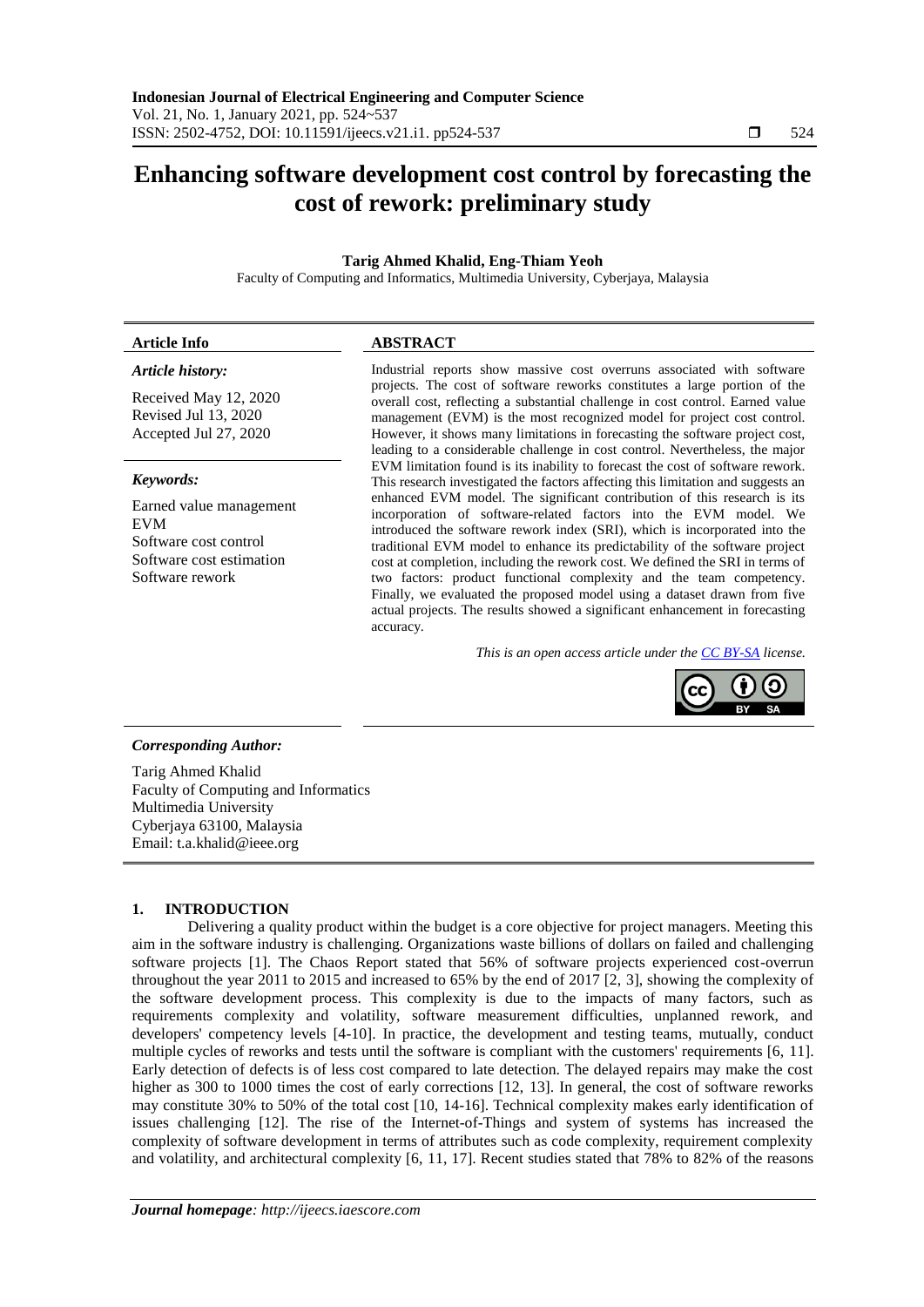behind software reworks are due to requirement-related problems [12, 14]. Since people develop the software, the human side cannot be ignored in favor of technical attributes. Many of the software development challenges are due to human factors [4, 9].

To control software project cost, project management and software engineering best practices recommend the earned value management (EVM) model as the most recognized cost control tool. The institute of electrical and electronics engineers (IEEE), project management institute (PMI), and international organization for standardization (ISO) have all included the EVM as part of their project management standards [11, 18-21]. The EVM model provides an integrated scope, schedule, and cost baseline [18]. It estimates the total project cost in terms of a variable called the estimate at completion (EAC). The EAC is derived in terms of two indices called the cost performance index (CPI) and Schedule Performance Index (SPI). The CPI and SPI are periodically calculated in terms of many variables among them is the percent completion (%C), which represents the percent of work done since the project kick-off.

However, Jurison [22] argued that there are difficulties in managing software projects due to software intangibility, complexity, and volatility. The EVM model is not designed to deal with such dimensions. It is incapable of accurately forecasting the EAC of software projects due to four factors. First, the EAC does not include the cost of software rework. Second, the calculation of its indices depends on the progress measurement. However, measuring intangible products such as software is challenging. Although %C could be subjective and uncertain in software projects, the EVM parameters are deterministic [23, 24]. Third, the EVM does not measure the quality as it only accepts the deliverables upon completion [25]. However, poor quality will lead to further rework and cost overrun. Fourth, many software projects failed or exceeded their baselines due to the human side, which is overlooked by the EVM model [26]. During software development, it is challenging to isolate human factors from technical ones [9].

This study suggests enhancing the EVM cost predictability by including the cost of rework and incorporating indigenous software factors such as product characteristics and team competency. Moreover, it reduces the subjectivity in software progress measurement by adopting the function point analysis (FPA). We hypothesized that the error in estimating the EAC using the proposed EVM is less than the error obtained when using the traditional EVM. We evaluated the proposed model using data collected from actual projects. The rest of the paper is organized as follows. Section 2 covers the related research. Section 3 provides a detailed description of the research method. Section 4 illustrates the results while Section 5 shows the discussion. Conclusions and future work are discussed in Section 6.

### **2. RELATED WORKS**

Langsari and Sarno [27] suggested hybrid models by using the COCOMO II and fuzzy logic to estimate the project cost. Esteki et al. [28] suggested the augmentation of the cost control methods with a risk management framework. De Souza et al. suggested statistical approaches to enhance EAC accuracy by using historical data [29]. Acebes et al. [30] used the Monte Carlo simulation combined with the EVM model to conduct a project risk analysis. They argued that the traditional EVM model results in optimistic indices leading to an inaccurate EAC. Other researchers proposed quality based EVM models by incorporating quality performance indices based on historical data [31-33]. Although the introduction of these indices is a significant enhancement, the proposed models are difficult to generalize due to their dependency on historical data, which defies the fundamental attribute of projects, i.e., uniqueness. Also, the data unavailability may make statistical techniques challenging to apply.

The subjective nature of software progress measurements inspired researchers to integrate the FPA with the EVM model to provide quantitative measurements [34-36]. Other studies suggested the Agile EVM, which expresses the EVM variables in terms of Agile variables such as story points and the number of sprints [37-40]. While the Agile EVM makes it easy to apply the traditional EVM, it does not address limitations such as the lack of quality indicators and the human factors. Efe and Demiros [10] developed a change management model incorporating the cost of rework and changes into the EVM model. The suggested model obtained promising results in forecasting the software cost. Pracharasniyom et al. [41] and Vargas [42] proposed modified EVM models that assess individual project members' performance. However, both studies did not incorporate real human attributes into their proposed models as they used traditional EVM data. Our literature review indicates a considerable knowledge gap in relating the human factors to the EVM model. We found only limited studies investigating the importance of the human side of software development [8, 43-47].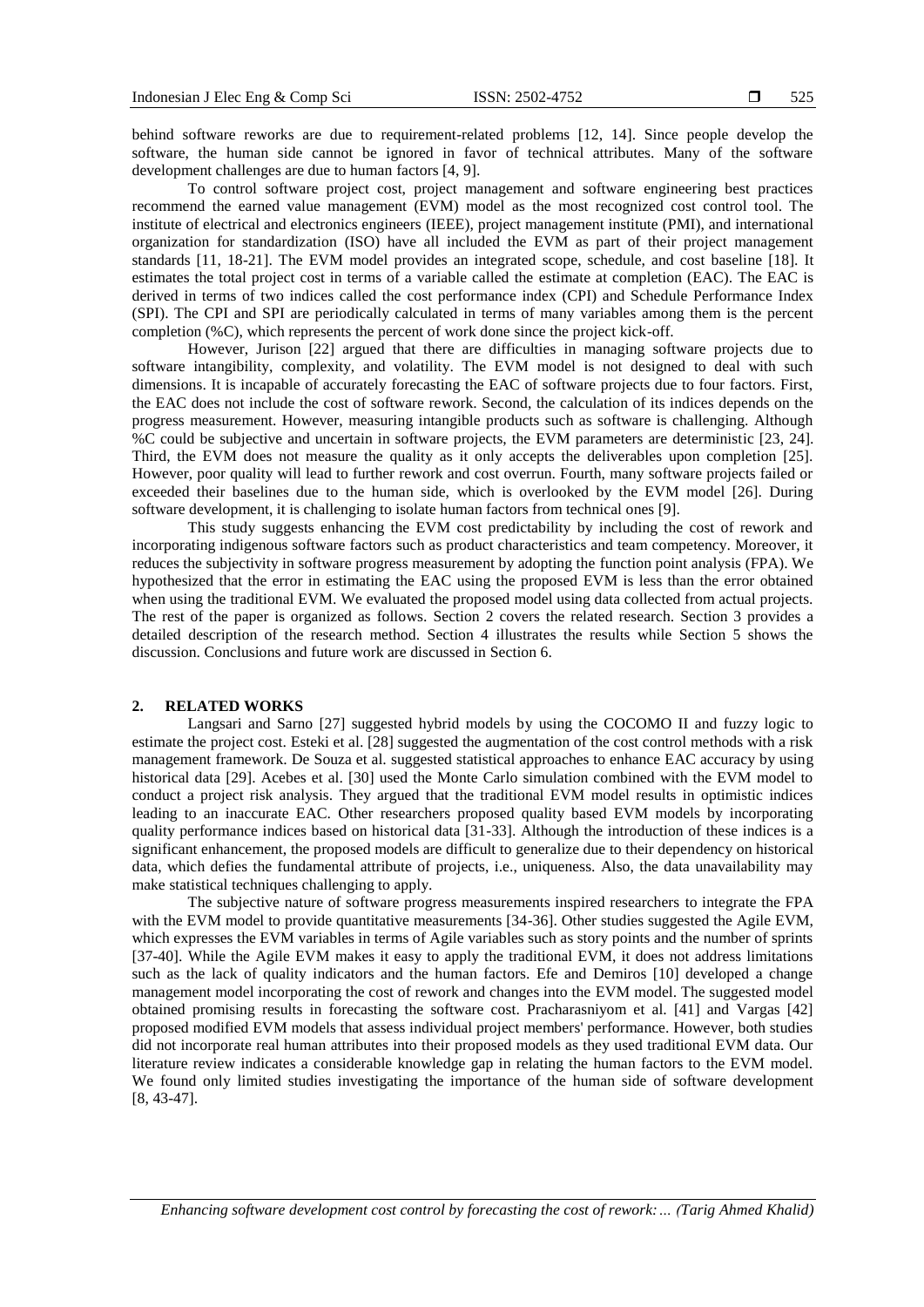## **3. RESEARCH METHOD**

#### **3.1. Conceptual modelling**

We constructed a conceptual model that monitors the project performance via three variables: the cost, schedule, and predicted rework. We suggested that the software rework mainly depends on two major factors: the product complexity and developers' competency. Moreover, we used fuzzy logic to represent the software rework as the amount of software reworks depends on three distinct probabilities:

- a) No reworks if the deliverables are wholly accepted
- b) High level of unplanned reworks if the deliverables are entirely rejected
- c) Reworks ranging from low to high levels if the deliverables are partially accepted

Accordingly, if a low-competency team develops sophisticated software, the volume of defects will likely be significant, leading to a high level of software reworks. Conversely, the reworks level may be a minimum if a remarkably high competency team is assigned to develop software of low complexity. We also suggested the fuzzy logic to mitigate the subjectivity in the assessment of developers' competencies. The conceptual model is shown in Figure 1.



Figure 1. Proposed EVM conceptual model

#### **3.2. Mathematical modelling**

We constructed a mathematical model consisting of two parts: the traditional EVM and the proposed extension. In the traditional part, we adopted the FPA in measuring the software size, requirement volatility, and the software developed so far. Then we used these sizes to calculate the %C. We determined the software rework in terms of the functional complexity and team competency, as described by the conceptual model. We introduced the functional complexity index (FCI), which defines the software product's functional complexity. The FCI value was derived from the system functions using the FPA. Moreover, we introduced the team competency index (TCI) to model the team competency. The TCI was derived from the software development competency framework (SDCF), as suggested by Khalid and Yeoh [8]. The two indices were related in terms of fuzzy logic to calculate the software rework index (SRI). Finally, we expressed the EAC in terms of the CPI, SPI, and SRI, as described in Figure 2. The techniques used to address the limitations of the traditional model are described in Table 1.



Figure 2. Proposed mathematical model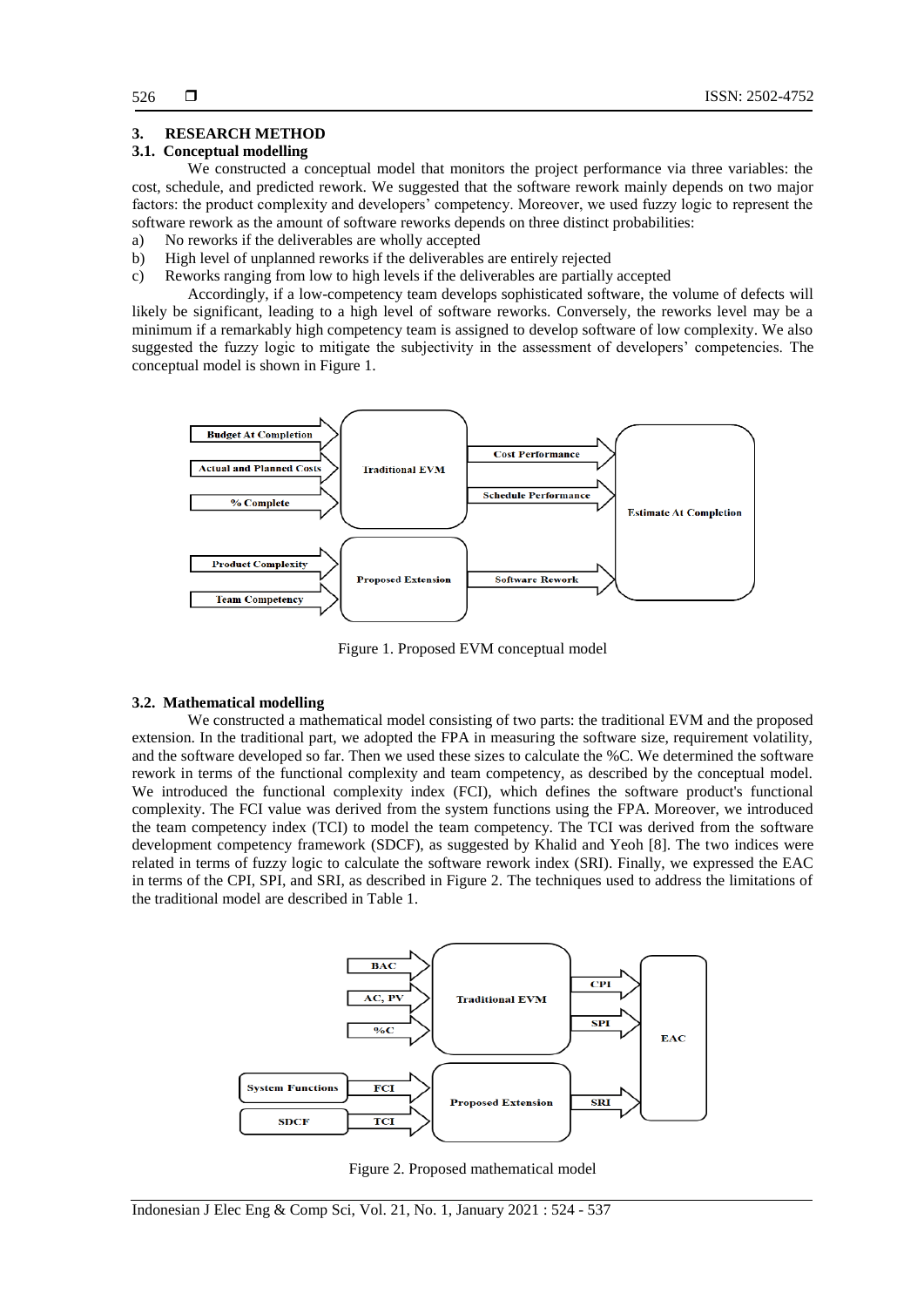Table 1. Solution approaches to the proposed mathematical model

| TWOTA TI PLANARINI MPDTAMATAR AA NYA PYARANA TIIMITAN'I INDRAT |                                              |                                               |  |  |  |
|----------------------------------------------------------------|----------------------------------------------|-----------------------------------------------|--|--|--|
| Limitation                                                     | Addressed By                                 | <b>Adopted Technique</b>                      |  |  |  |
| Uncertainty in measuring %C                                    | Quantifying the software sizing              | <b>Function Point Analysis</b>                |  |  |  |
| EAC forecast does not include the software reworks             | Introducing the Software Rework Index (SRI)  | Fuzzy Logic                                   |  |  |  |
| Lack of addressing the human factors                           | Introducing the Team Performance Index (TCI) | <b>Fuzzy Logic Function Point</b><br>Analysis |  |  |  |
| Lack of addressing the technical software                      | Introducing the Functional Complexity Index  | Fuzzy Logic Function Point                    |  |  |  |
| characteristics                                                | (FCI)                                        | Analysis                                      |  |  |  |

We calculated the traditional EVM indices according to the following equations.

$$
C\% = \frac{\text{Developed Size}}{\text{Required Value of } (1)}
$$
 (1)

Where c% is the percent completion of the project work.

$$
EV = \%C \times BAC \tag{2}
$$

Where EV is the earned value and BAC is the budget at completion.

$$
CPI = \frac{EV}{AC}
$$
 (3)

$$
SPI = \frac{EV}{PV}
$$
 (4)

Where CPI and SPI are the cost performance index and schedule performance index, respectively. EV, AC, and PV are the earned value, actual cost, and planned value, respectively.

$$
EAC_{T1} = \frac{BAC}{CPI} \tag{5}
$$

Where  $EAC_{T1}$  is the cost estimate at completion considering only the cost performance.

$$
EAC_{T2} = AC + \frac{BAC - EV}{CPI X SPI} \tag{6}
$$

Where  $EAC_{T2}$  is the cost estimate at completion considering bot the cost performance and schedule performance. Both AC and PV were calculated in person-days. On the other hand, we used fuzzy logic to model the relationship between the extended model variables. We used Mamdani's fuzzy inference system (FIS) as it is the most used FIS due to its intuitive nature and its suiting to the human input [48]. The fuzzy model is shown in Figure 3.



Figure 3. Proposed fuzzy model

We implemented the proposed fuzzy model according to the following steps.

*Enhancing software development cost control by forecasting the cost of rework:… (Tarig Ahmed Khalid)*

527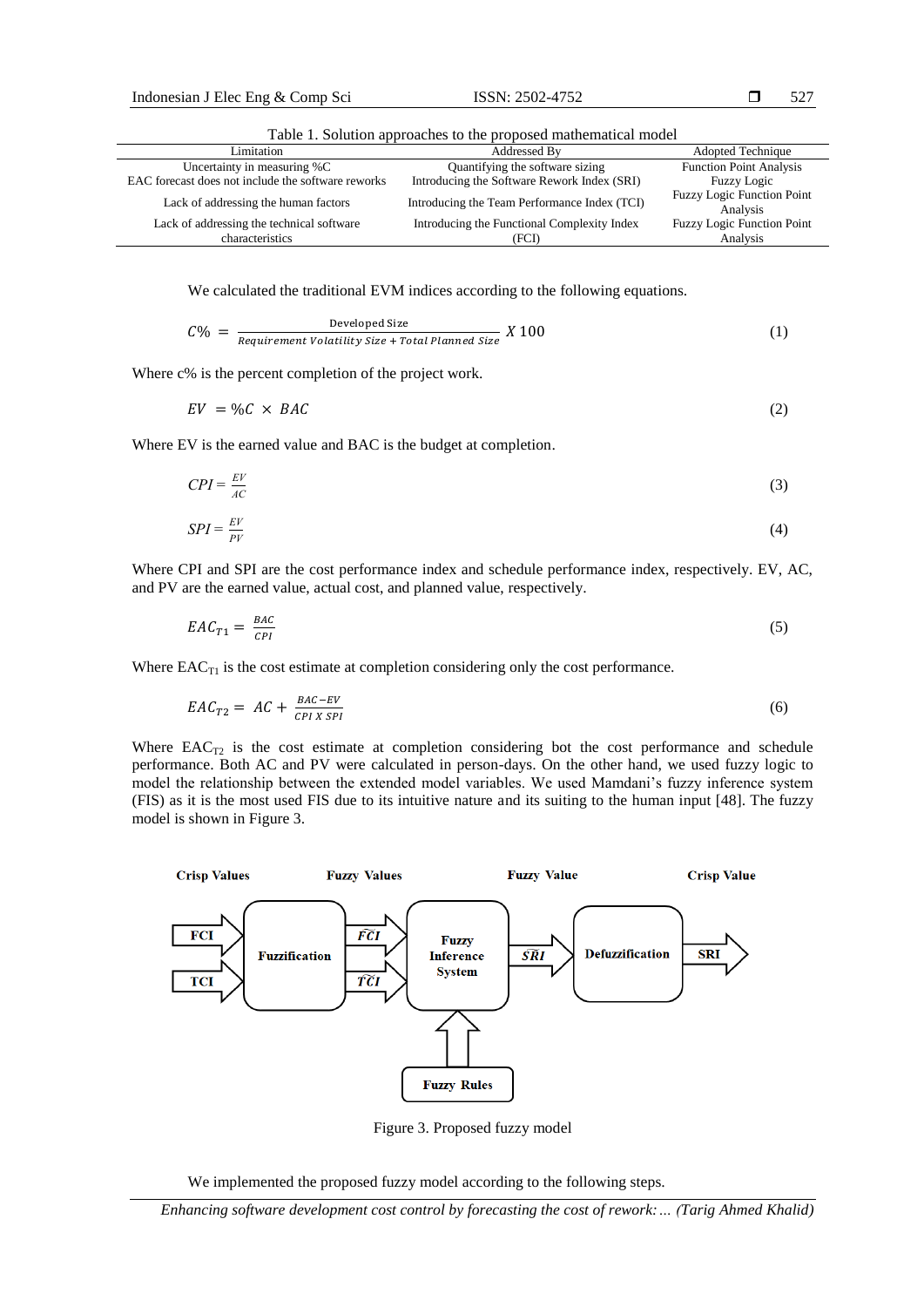#### **Step 1:** SRI definition and fuzzification

We represented the software rework level as a ratio of the cost of rework (COR) to the cost of development (COD). This ratio is called the software rework index (SRI). Hence,

$$
SRI = \frac{con}{con}
$$
 (7)

The value of SRI is fuzzy, depending on the quality status of deliverables after testing. If the deliverable is entirely accepted, then SRI equals zero. Conversely, if the deliverable is entirely rejected, then SRI is expected to be a sizable number. If the deliverable is partially accepted, then SRI>0 ranging from low to high values. The fuzzy membership of SRI is shown in terms of trapezoidal shapes, as in Figure 4. The fuzzy numbers are selected according to the percentages of reworks stated by Micro Focus [14].



Figure 4. SRI fuzzy membership

#### **Step 2:** FCI definition and fuzzification

According to the FPA, each software, regardless of its function type, is assigned a specific weight representing its complexity. This weight could be low, average, or high. The FCI of each software function is given by:

$$
FCI = \frac{FP}{FP_{max}} X100 \tag{8}
$$

Where FP is the weight assigned to the software function (low, average, or high),  $FP_{max}$  corresponds to the "High" weight. The system function complexity is defined by calculating the number of data element types (DET), the number of record element types (RET), and the number of file types referenced (FTR), as described by IFPUG [49]. At a specific checkpoint in the project lifecycle, the overall FCI is calculated as:

$$
FCI = \frac{\sum_{i=1}^{N} FP_i}{\sum_{i=1}^{N} FP\_max_i} X100
$$
\n
$$
(9)
$$

Where  $FP_i$  is the value of the function points developed by the i<sup>th</sup> task, including the size of requirement changes, FP\_max is the sum of the function points when assigned the highest values, and N is the number of tasks performed at the time of measurement. Then, FCI is fuzzified and expressed in linguistic terms such that:

$$
\widetilde{FCI} = [Very Low, Low, Average, High, Very High]
$$
\n
$$
(10)
$$

The fuzzy membership of the FCI is shown in terms of trapezoidal shapes, as in Figure 5.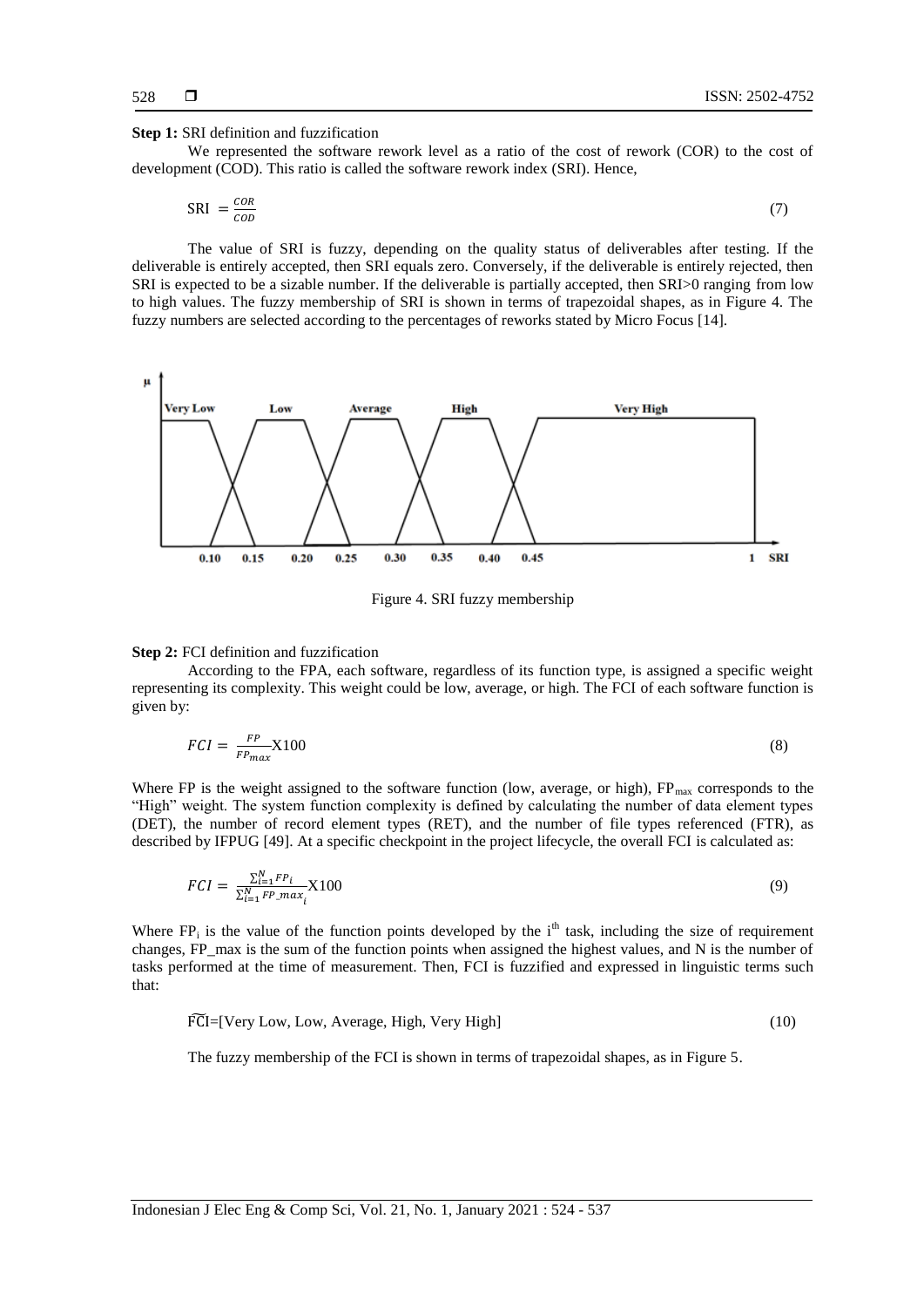

Figure 5. FCI fuzzy membership

## **Step 3:** TCI calculation and fuzzification

We calculated the TCI in terms of the individual developer competency index (DCI), as described by Khalid and Yeoh [8]. The DCI, which quantifies the individual developer's competency, is calculated by giving weights to each competency. Then, the overall competency of each developer is calculated. The TCI resembles the centroid of the whole developers. TCI is fuzzified and expressed in linguistic terms as follows:

$$
\widetilde{TCI} = [Very Low, Low, Average, High, Very High] \tag{11}
$$

The fuzzy membership of TCI is shown in terms of trapezoidal shapes, as in Figure 6.



Figure 6. TCI fuzzy membership

## **Step 4:** Fuzzy rules' definition

The fuzzy values of SRI are determined by establishing a relationship among SRI, FCI, and TCI according to the following fuzzy rule: **IF** *TCI* **IS [Value] AND** *FCI* **IS [Value] THEN** *SRI* **IS [VALUE].** The set of fuzzy rules is shown in Table 2.

|  |  | Table 2. Proposed fuzzy rules |
|--|--|-------------------------------|
|--|--|-------------------------------|

| ID | TCI      | FCI       | SRI       |
|----|----------|-----------|-----------|
| 1  | Very Low | Very Low  | Average   |
| 2  | Very Low | Low       | Average   |
| 3  | Very Low | Average   | High      |
| 4  | Very Low | High      | Very High |
| 5  | Very Low | Very High | Very High |
| 6  | Low      | Very Low  | Average   |
| 7  | Low      | Low       | Average   |
| 8  | Low      | Average   | High      |
| 9  | Low      | High      | High      |
| 10 | Low      | Very High | Very High |
| 11 | Average  | Very Low  | Low       |
| 12 | Average  | Low       | Low       |

*Enhancing software development cost control by forecasting the cost of rework:… (Tarig Ahmed Khalid)*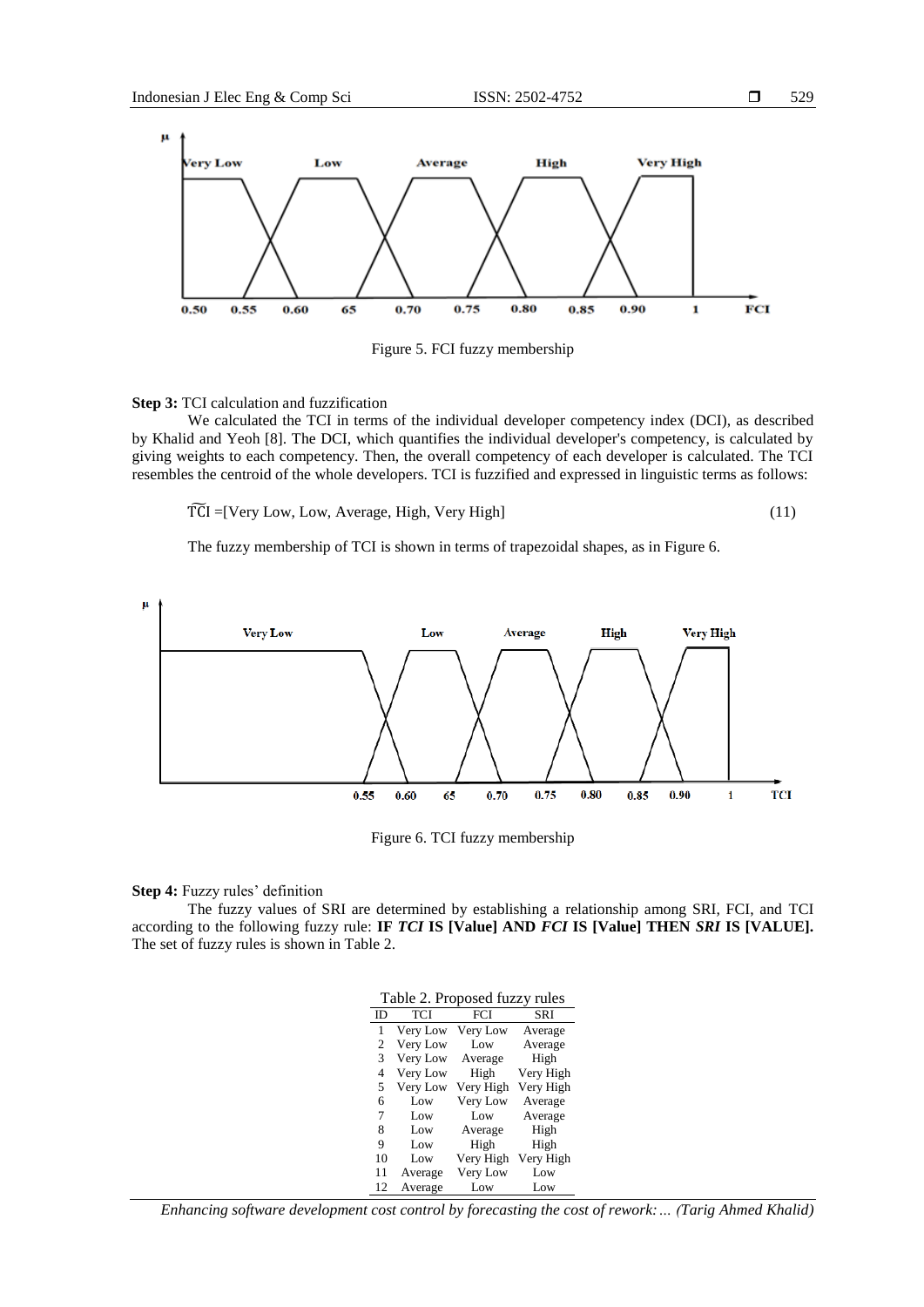| ID | <b>TCI</b> | FCI       | SRI      |
|----|------------|-----------|----------|
| 14 | Average    | High      | High     |
| 15 | Average    | Very High | High     |
| 16 | High       | Very Low  | Very Low |
| 17 | High       | Low       | Low      |
| 18 | High       | Average   | Low      |
| 19 | High       | High      | Average  |
| 20 | High       | Very High | Average  |
| 21 | V. High    | Very Low  | Very Low |
| 22 | V. High    | Low       | Very Low |
| 23 | V. High    | Average   | Low      |
| 24 | V. High    | High      | Low      |
| 25 | V. High    | Very High | Average  |

#### **Step 5:** EAC Calculation

The total cost of the development work is given by:

#### Total Cost=COD+COR (12)

Where COD is the cost of developed and COR is the cost of reworks. From  $(7)$ , it is given that COR=SRIxCOD. Hence, total cost=CODx(1+SRI). The COD is equal to the  $EAC_T$  according to the traditional EVM model, while the total cost equals the EAC<sub>P</sub> according to the proposed model. Therefore:

$$
EACP=EACTx(1+SRI)
$$
 (13)

Where SRI is the crisp value calculated according to the fuzzy rules described in Table 2. Substituting the value of  $EAC_T$  in (5) and (6), respectively, yields the proposed two scenarios of EAC:

$$
EAC_{P1} = \frac{BAC X (1+SRI)}{CPI} \tag{14}
$$

$$
EAC_{P2} = (AC + \frac{BAC - EV}{CPI X SPI}) X (1 + SRI). \tag{15}
$$

Where  $EAC_{P1}$  is influenced by the value of CPI, and  $EAC_{P2}$  is influenced by the values of both CPI and SPI.

**3.3. Hypotheses definition**

We defined two hypotheses.

#### **The first hypothesis**

 **Null hypothesis:** When CPI is the only influencing factor, there is no difference in the errors obtained when estimating the EAC using the traditional EVM and proposed EVM.

 **Alternative hypothesis:** When CPI is the only influencing factor, the error in estimating the EAC using the proposed EVM is less than the error obtained when using the traditional EVM.

Hence,  $\mathrm{H}_{10}: \left[ \Delta_{\mathrm{T1}} \right.\left| \right. - \left[ \Delta_{\mathrm{P1}} \right.\left| \leq 0 \right]$  $\rm H_{1A}\colon \big|\, \Delta_{T1}\,\big|\cdot\big|\, \Delta_{P1}\,\big| \!>\!0$ 

Where  $\Delta_{T1}$  and  $\Delta_{P1}$  are the errors in estimation, using the traditional and proposed models, respectively.

#### **The second hypothesis**

 **Null hypothesis:** When both CPI and SPI are influencing factors, there is no difference in the errors obtained when estimating the EAC using the traditional EVM and proposed EVM.

 **Alternative hypothesis:** When both CPI and SPI are influencing factors, the error in estimating the EAC using the proposed EVM is less than the error obtained when using the traditional EVM.

Hence,  $H_{20}$ :  $\left[\Delta_{T2}\right]$  -  $\left[\Delta_{P2}\right] \leq 0$ 

 $H_{2A}:|\Delta_{T2}|$  -  $|\Delta_{P2}|>0$ 

Where  $\Delta_{T2}$  and  $\Delta_{P2}$  are the errors in estimation, using the traditional and proposed models, respectively. As described in Figure 7, we used the paired t-test to compare the errors of the two models [50].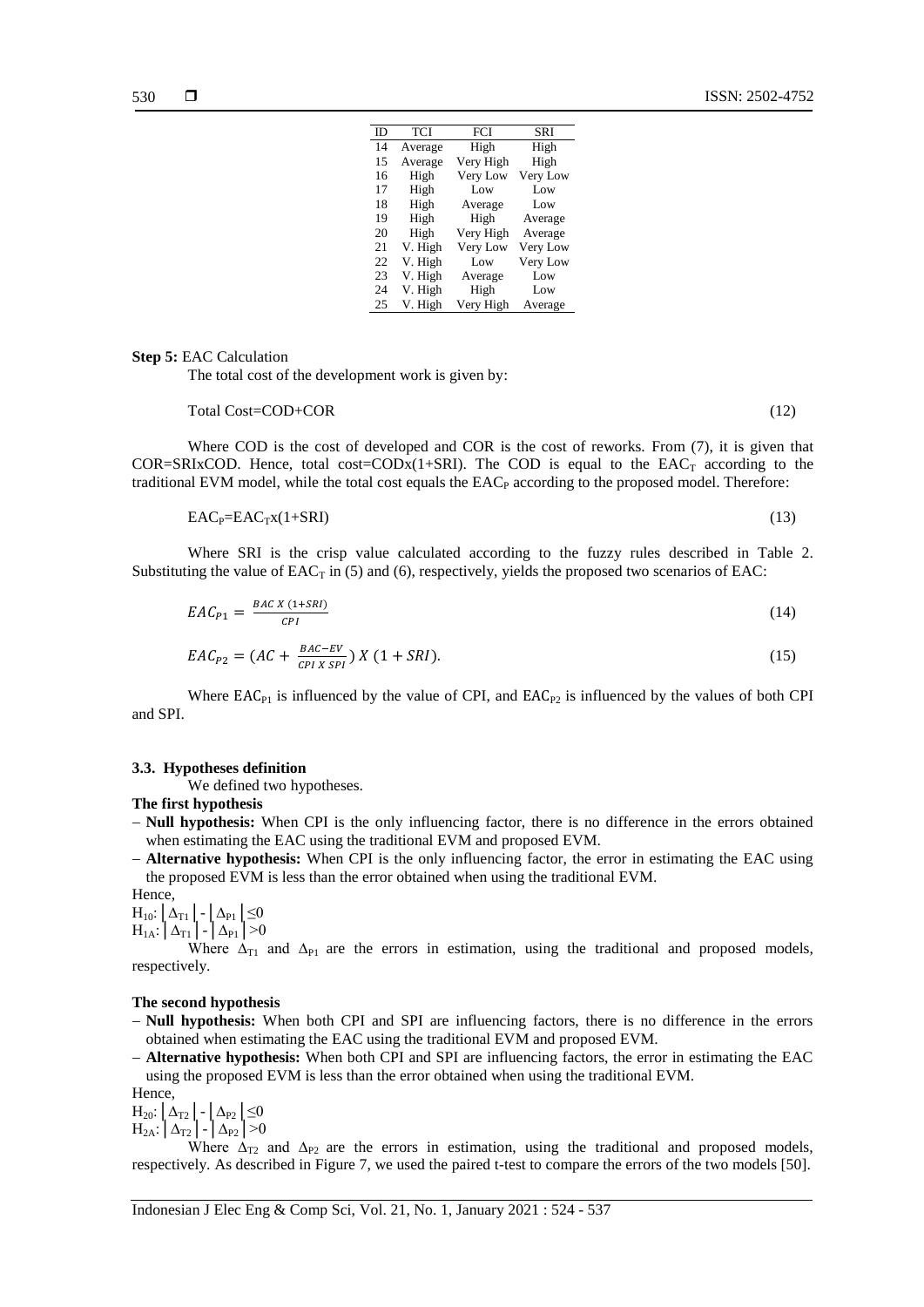

Figure 7. Paired t-test description

#### **3.4. Experiment design**

We designed two experiments. The first is to conduct the traditional EVM analysis. The output of each treatment consisted of the traditional EAC values;  $EAC_{T1}$  and  $EAC_{T2}$ . The second experiment conducted the fuzzy analysis as defined by the extended EVM model. The output of each treatment was an SRI value used to calculate the proposed EAC values;  $EAC<sub>P1</sub>$  and  $EAC<sub>P2</sub>$ . The traditional and proposed EAC values are used to define the elements of the first and second hypotheses, as shown in the following equations:

| $\Delta_{\text{TI}} = \text{EAC}_{\text{TI}} - \text{ACAC}$ | (16) |
|-------------------------------------------------------------|------|
| $\Delta_{\rm Pl} = EAC_{\rm Pl} - ACAC$                     | (17) |
| $\Delta_{T2} = EAC_{T2} - ACAC$                             | (18) |
| $\Delta_{P2} = EAC_{P2} - ACAC$                             | (19) |

Where  $EAC_{T1}$  and  $EAC_{P1}$  are the estimates at completion using the traditional and proposed models, respectively, where the calculation is based on the influence of the CPI only,  $EAC_{T2}$  and  $EAC_{P2}$  are the estimates at completion using the traditional and proposed models, respectively, where the calculation is based on the influence of both the CPI and SPI. ACAC is the Actual Cost At Completion. The elements of the two experiments are shown in Table 3.

| Table 3. Experiments' design elements       |                              |                              |  |  |
|---------------------------------------------|------------------------------|------------------------------|--|--|
| Element<br>Experiment #2<br>Experiment $#1$ |                              |                              |  |  |
| <b>Experimental Units</b>                   | EVM checkpoints in a project | EVM checkpoints in a project |  |  |
| Dependent Variables                         | $EAC_{T1}$ , $EAC_{T1}$      | SRI                          |  |  |
| Independent Variables                       | %C, PV, AC, BAC              | FCI, TCI                     |  |  |
| Number of Treatments                        | 56                           | 56                           |  |  |

To facilitate the experiment execution, we developed a prototype using visual basic.net 2017 and fuzzy logic controller library called fuzzinator [51].

#### **3.5. Data collection**

This research adopted convenience sampling, where data was drawn from that available part of the population. We requested the research data from 55 sources. However, only three firms responded positively by sharing data belongs to five projects. The dataset facilitated 56 treatments for each experiment. We found the number of treatments enough to test the hypotheses since each experiment's sample size exceeded the minimum limit of 30 samples [52]. The experimental treatments provided by projects are shown in Table 4.

| Table 4. Experimental treatments                                            |  |  |  |
|-----------------------------------------------------------------------------|--|--|--|
| Experiement, treatments<br>Project ID<br>Experiment <sub>1</sub> treatments |  |  |  |
| <b>P</b> 01                                                                 |  |  |  |

*Enhancing software development cost control by forecasting the cost of rework:… (Tarig Ahmed Khalid)*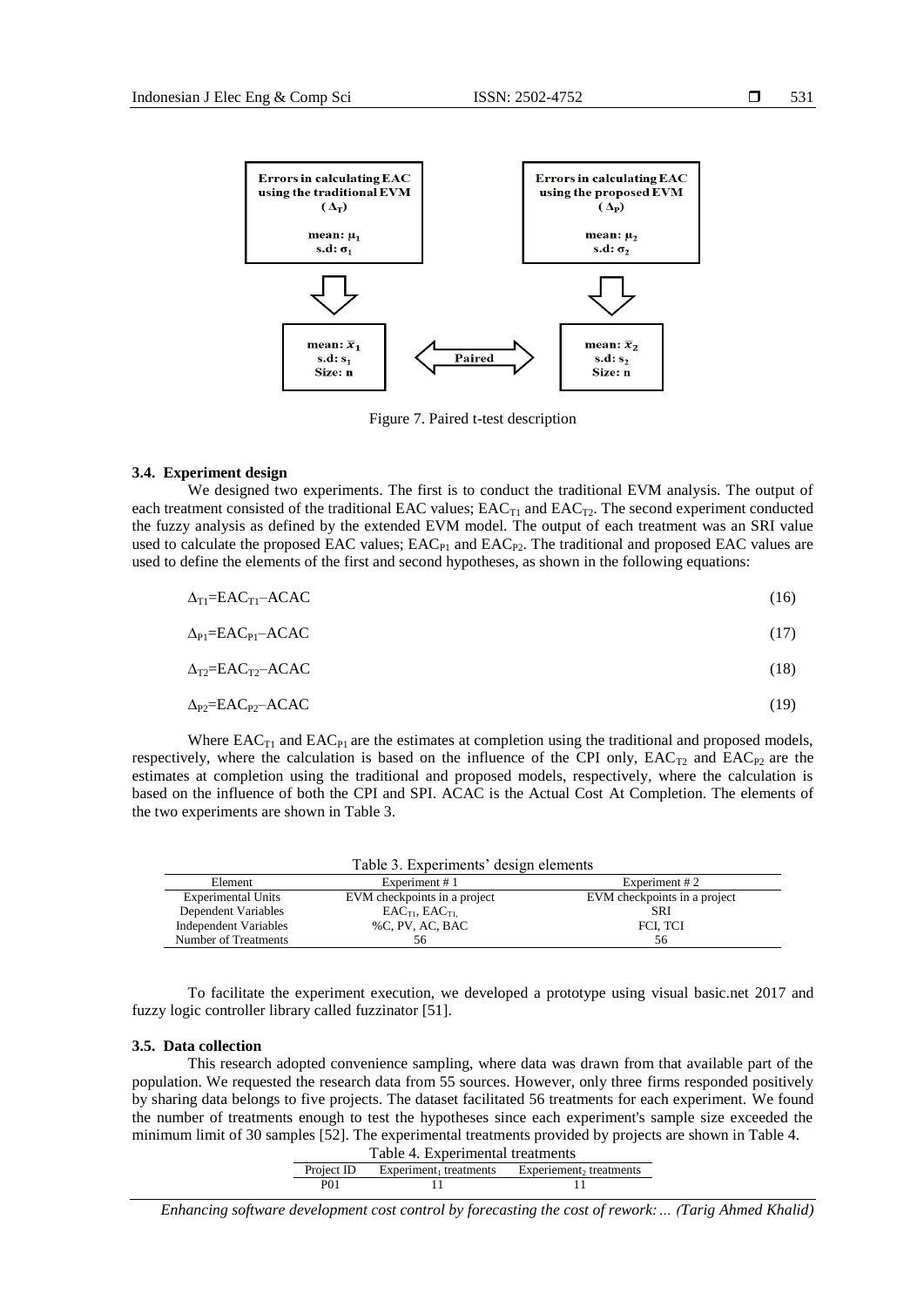| P <sub>02</sub>  |    |    |
|------------------|----|----|
| P <sub>0</sub> 3 | 10 | 10 |
| P <sub>04</sub>  | 8  | 8  |
| $P_{05}$         | 18 | 18 |
| Total            | 56 | 56 |
|                  |    |    |

## **4. RESULTS AND DISCUSSION**

The results of the first and second experiments are shown in Table 5 and Table 6, respectively.

| Treatment ID        | Project ID                             | PC           | ${\rm EV}$    | <b>CPI</b>   | SPI          | $EAC_{T1}$        | $\overline{E}AC_{T2}$ |
|---------------------|----------------------------------------|--------------|---------------|--------------|--------------|-------------------|-----------------------|
| $\,1$               | P <sub>1</sub>                         | 0.06         | 23.52         | 0.78         | 0.78         | 502.56            | 635.65                |
|                     | P <sub>1</sub>                         | 0.23         | 90.16         | 0.86         | 0.86         | 455.81            | 513.11                |
| $\frac{2}{3}$       | P <sub>1</sub>                         | 0.31         | 121.52        | 0.86         | 0.96         | 455.81            | 468.62                |
| $\overline{4}$      | P <sub>1</sub>                         | 0.45         | 176.4         | 0.9          | 0.9          | 435.56            | 461.17                |
| 5                   | P <sub>1</sub>                         | 0.54         | 211.68        | 0.9          | 0.86         | 435.56            | 466.97                |
| 6                   | P <sub>1</sub>                         | 0.63         | 246.96        | 0.88         | 0.84         | 445.45            | 478.21                |
| $\overline{7}$      | P1                                     | 0.81         | 317.52        | 0.83         | 0.81         | 472.29            | 492.78                |
| 8                   | P <sub>1</sub>                         | 0.9          | 352.8         | 0.81         | 0.9          | 483.95            | 491.77                |
| 9                   | P <sub>1</sub>                         | 0.92         | 360.64        | 0.77         | 0.92         | 509.09            | 512.27                |
| 10                  | P <sub>1</sub>                         | 0.96         | 376.32        | 0.76         | 0.96         | 515.79            | 519.49                |
| 11                  | P <sub>1</sub>                         | $\mathbf{1}$ | 392           | 0.74         | $\mathbf{1}$ | 529.73            | 528                   |
| 12                  | P2                                     | 0.16         | 41.92         | 0.93         | 0.93         | 281.72            | 299.46                |
| 13                  | P2                                     | 0.31         | 81.22         | 0.9          | 0.9          | 291.11            | 313.19                |
| 14                  | P2                                     | 0.46         | 120.52        | 0.93         | 0.94         | 281.72            | 291.84                |
| 15                  | P <sub>2</sub>                         | 0.64         | 167.68        | 0.88         | 0.89         | 297.73            | 310.43                |
| 16                  | P <sub>2</sub>                         | 0.74         | 193.88        | 0.89         | 1.03         | 294.38            | 291.31                |
| 17                  | P2                                     | 0.79         | 206.98        | 0.89         | 0.93         | 294.38            | 299.47                |
| 18                  | P2                                     | 0.86         | 225.32        | 0.89         | 0.93         | 294.38            | 297.32                |
| 19                  | P2                                     | 0.94         | 246.28        | 0.86         | 0.96         | 304.65            | 304.04                |
| 20                  | P <sub>2</sub>                         | 1            | 262           | 0.88         | 1.02         | 297.73            | 297                   |
| 21                  | P3                                     | 0.07         | 31.15         | 1.04         | 1.04         | 427.88            | 412.63                |
| 22                  | P <sub>3</sub>                         | 0.11         | 48.95         | 0.96         | 0.96         | 463.54            | 480.74                |
| 23                  | P <sub>3</sub>                         | 0.19         | 84.55         | 0.93         | 0.94         | 478.49            | 503.32                |
| 24                  | P3                                     | 0.29         | 129.05        | 0.93         | 0.95         | 478.49            | 496.61                |
| 25                  | P <sub>3</sub>                         | 0.32         | 142.4         | 0.96         | 0.96         | 463.54            | 477.34                |
| 26                  | P3                                     | 0.44         | 195.8         | 0.94         | 0.94         | 473.4             | 491.03                |
| 27                  | P3                                     | 0.56         | 249.2         | 0.93         | 0.93         | 478.49            | 495.38                |
| 28                  | P3                                     | 0.74         | 329.3         | 0.95         | 0.95         | 468.42            | 475.2                 |
| 29                  | P <sub>3</sub>                         | 0.89         | 396.05        | 0.94         | 1.02         | 473.4             | 473.05                |
| 30                  | P3                                     | 0.94         | 418.3         | 0.99         | 1.08         | 449.49            | 446.97                |
| 31                  | P4                                     | 0.1          | 18            | 0.9          |              | 200               | 220                   |
| 32                  | P <sub>4</sub>                         | 0.3          | 54            | 0.9          | 0.9          | 200               | 215.56                |
|                     |                                        |              |               |              | 0.9          |                   |                       |
| 33                  | P <sub>4</sub>                         | 0.37         | 66.6          | 0.98         | 0.98         | 183.67            | 186.08                |
| 34                  | P <sub>4</sub>                         | 0.49         | 88.2<br>127.8 | 0.9          | 0.9          | 200               | 211.33                |
| 35                  | P <sub>4</sub>                         | 0.71         |               | 0.9          | 0.9          | 200               | 206.44                |
| 36                  | P <sub>4</sub>                         | 0.8          | 144           | 0.89         | 0.89         | 202.25            | 207.45                |
| 37                  | P <sub>4</sub>                         | 0.9          | 162           | 0.89         | 0.9          | 202.25            | 204.47                |
| 38                  | P4                                     | 1            | 180           | 0.87         | $\mathbf{1}$ | 206.9             | 206                   |
| 39                  | P <sub>5</sub>                         | 0.06         | 17.64         | 0.88         | 0.88         | 334.09            | 376.87                |
| 40                  | P <sub>5</sub>                         | 0.12         | 35.28         | 0.88         | 0.88         | 334.09            | 374.09                |
| 41                  | P <sub>5</sub>                         | 0.18         | 52.92         | 0.88         | 0.88         | 334.09            | 371.31                |
| 42                  | P <sub>5</sub>                         | 0.2          | 58.8          | 0.77         | 0.77         | 381.82            | 472.69                |
| 43                  | P <sub>5</sub>                         | 0.28         | 82.32         | 0.86         | 0.86         | 341.86            | 382.21                |
| 44                  | P <sub>5</sub>                         | 0.34         | 99.96         | 0.86         | 0.86         | 341.86            | 378.36                |
| 45                  | P <sub>5</sub>                         | 0.4          | 117.6         | 0.84         | 0.84         | 350               | 390                   |
| 46                  | P <sub>5</sub>                         | 0.45         | 132.3         | 0.83         | 0.83         | 354.22            | 394.72                |
| 47                  | P <sub>5</sub>                         | 0.49         | 144.06        | 0.83         | 0.83         | 354.22            | 391.65                |
| 48                  | P5                                     | 0.56         | 164.64        | 0.85         | 0.85         | 345.88            | 373.04                |
| 49                  | P5                                     | 0.62         | 182.28        | 0.85         | 0.85         | 345.88            | 368.63                |
| 50                  | P5                                     | 0.67         | 196.98        | 0.84         | 0.84         | 350               | 371.5                 |
| 51                  | P <sub>5</sub>                         | 0.72         | 211.68        | 0.83         | 0.83         | 354.22            | 373.49                |
| 52                  | P5                                     | 0.79         | 232.26        | 0.85         | 0.85         | 345.88            | 359.45                |
| 53                  | P5                                     | 0.86         | 252.84        | 0.86         | 0.88         | 341.86            | 348.39                |
| 54                  | P <sub>5</sub>                         | 0.92         | 270.48        | 0.86         | 0.92         | 341.86            | 343.73                |
| 55                  | P <sub>5</sub>                         | 0.98         | 288.12        | 0.86         | 0.98         | 341.86            | 340.98                |
| 56                  | P <sub>5</sub>                         | 1            | 294           | 0.82         | 1            | 358.54            | 357                   |
|                     | Table 6. The second experiment results |              |               |              |              |                   |                       |
| <b>Treatment ID</b> | Project ID                             |              | <b>TCI</b>    | FCI<br>SRI   |              | EAC <sub>P1</sub> | $EAC_{P2}$            |
| 1                   | P <sub>1</sub>                         |              | 0.82          | 0.48<br>0.13 |              | 567.89            | 718.28                |

Table 5. The first experiment results

Indonesian J Elec Eng & Comp Sci, Vol. 21, No. 1, January 2021 : 524 - 537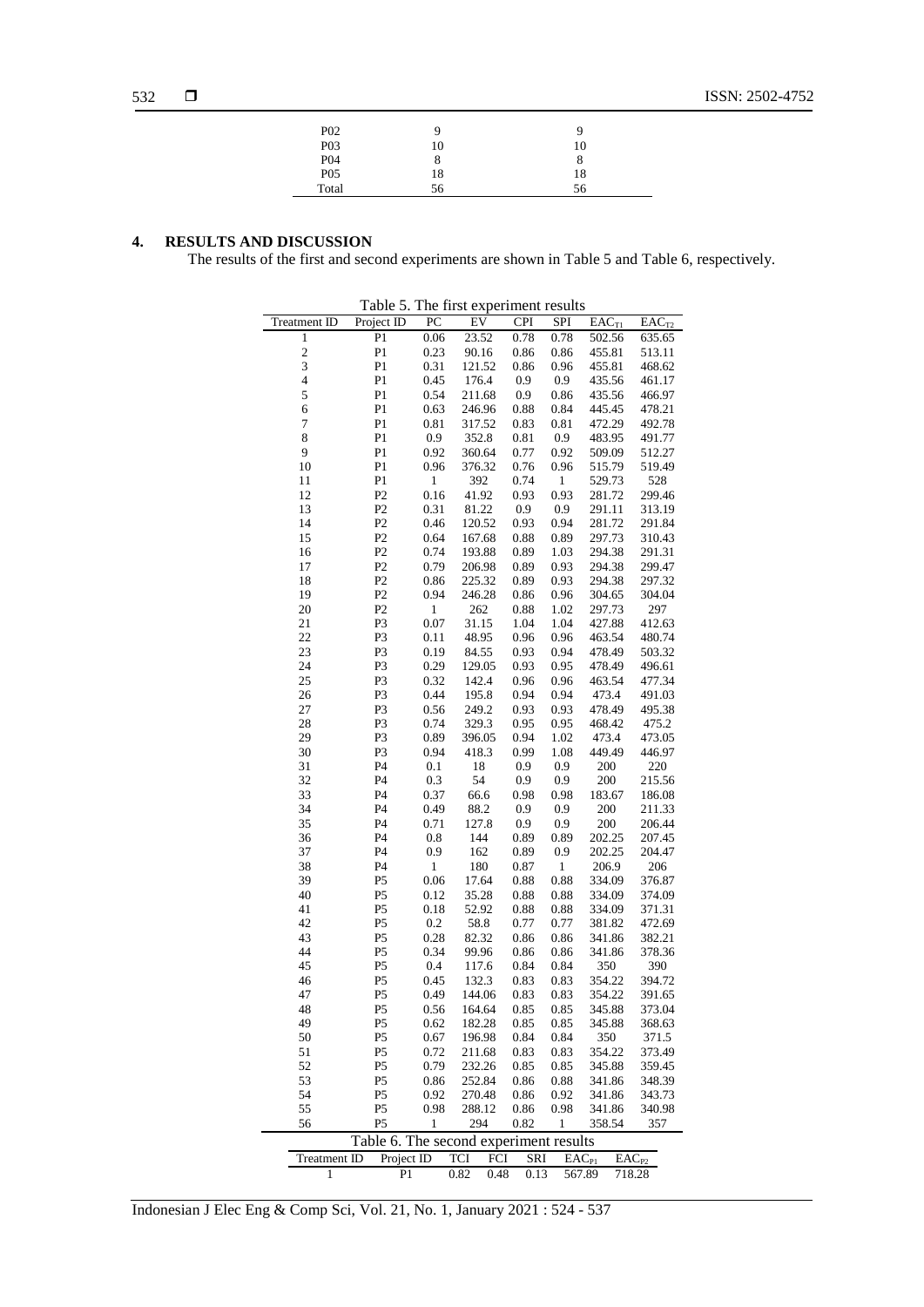| $\overline{\mathbf{c}}$ | P <sub>1</sub> | 0.82 | 0.57 | 0.13 | 515.07 | 579.81 |
|-------------------------|----------------|------|------|------|--------|--------|
| 3                       | P <sub>1</sub> | 0.81 | 0.57 | 0.14 | 519.62 | 534.23 |
| $\overline{\mathbf{4}}$ | P <sub>1</sub> | 0.81 | 0.59 | 0.15 | 500.89 | 530.35 |
| 5                       | P <sub>1</sub> | 0.81 | 0.68 | 0.23 | 535.74 | 574.37 |
| 6                       | P <sub>1</sub> | 0.81 | 0.61 | 0.16 | 516.72 | 554.72 |
| $\overline{7}$          | P <sub>1</sub> | 0.8  | 0.64 | 0.17 | 552.58 | 576.55 |
| 8                       | P <sub>1</sub> | 0.8  | 0.64 | 0.17 | 566.22 | 575.37 |
| 9                       | P <sub>1</sub> | 0.8  | 0.65 | 0.17 | 595.64 | 599.36 |
| 10                      | P <sub>1</sub> | 0.8  | 0.67 | 0.21 | 624.11 | 628.58 |
| 11                      | P <sub>1</sub> | 0.8  | 0.68 | 0.23 | 651.57 | 649.44 |
| 12                      | P2             | 0.78 | 0.53 | 0.17 | 329.61 | 350.37 |
| 13                      | P2             | 0.78 | 0.51 | 0.17 | 340.6  | 366.43 |
| 14                      | P2             | 0.78 | 0.55 | 0.17 | 329.61 | 341.45 |
| 15                      | P2             | 0.78 | 0.57 | 0.16 | 345.37 | 360.1  |
| 16                      | P <sub>2</sub> | 0.78 | 0.57 | 0.16 | 341.48 | 337.92 |
| 17                      | P2             | 0.78 | 0.61 | 0.17 | 344.42 | 350.38 |
| 18                      | P <sub>2</sub> | 0.78 | 0.62 | 0.17 | 344.42 | 347.86 |
| 19                      | P2             | 0.78 | 0.63 | 0.17 | 356.44 | 355.73 |
| 20                      | P <sub>2</sub> | 0.78 | 0.63 | 0.17 | 348.34 | 347.49 |
| 21                      | P3             | 0.79 | 0.55 | 0.17 | 500.62 | 482.78 |
| 22                      | P3             | 0.78 | 0.56 | 0.16 | 537.71 | 557.66 |
| 23                      | P <sub>3</sub> | 0.78 | 0.55 | 0.17 | 559.83 | 588.88 |
| 24                      | P3             | 0.77 | 0.57 | 0.16 | 555.05 | 576.07 |
| 25                      | P3             | 0.78 | 0.56 | 0.16 | 537.71 | 553.71 |
| 26                      | P <sub>3</sub> | 0.78 | 0.58 | 0.16 | 549.14 | 569.59 |
| 27                      | P3             | 0.78 | 0.58 | 0.16 | 555.05 | 574.64 |
| 28                      | P3             | 0.78 | 0.58 | 0.16 | 543.37 | 551.23 |
| 29                      | P <sub>3</sub> | 0.79 | 0.58 | 0.16 | 549.14 | 548.74 |
| 30                      | P3             | 0.79 | 0.58 | 0.16 | 521.41 | 518.49 |
| 31                      | P4             | 0.82 | 0.56 | 0.13 | 226    | 248.6  |
| 32                      | P4             | 0.82 | 0.54 | 0.13 | 226    | 243.58 |
| 33                      | P <sub>4</sub> | 0.82 | 0.56 | 0.13 | 207.55 | 210.27 |
| 34                      | P4             | 0.82 | 0.59 | 0.14 | 228    | 240.92 |
| 35                      | P <sub>4</sub> | 0.82 | 0.58 | 0.13 | 226    | 233.28 |
| 36                      | P <sub>4</sub> | 0.82 | 0.59 | 0.14 | 230.57 | 236.49 |
| 37                      | P <sub>4</sub> | 0.82 | 0.58 | 0.13 | 228.54 | 231.05 |
| 38                      | P <sub>4</sub> | 0.82 | 0.58 | 0.13 | 233.8  | 232.78 |
| 39                      | P <sub>5</sub> | 0.72 | 0.48 | 0.13 | 377.52 | 425.86 |
| 40                      | P <sub>5</sub> | 0.72 | 0.49 | 0.14 | 380.86 | 426.46 |
| 41                      | P <sub>5</sub> | 0.72 | 0.5  | 0.16 | 387.54 | 430.72 |
| 42                      | P <sub>5</sub> | 0.71 | 0.5  | 0.16 | 442.91 | 548.32 |
| 43                      | P <sub>5</sub> | 0.72 | 0.52 | 0.16 | 396.56 | 443.36 |
| 44                      | P <sub>5</sub> | 0.72 | 0.59 | 0.23 | 420.49 | 465.38 |
| 45                      | P <sub>5</sub> | 0.72 | 0.58 | 0.23 | 430.5  | 479.7  |
| 46                      | P <sub>5</sub> | 0.72 | 0.56 | 0.19 | 421.52 | 469.72 |
| 47                      | P <sub>5</sub> | 0.72 | 0.57 | 0.21 | 428.61 | 473.9  |
| 48                      | P <sub>5</sub> | 0.72 | 0.56 | 0.19 | 411.6  | 443.92 |
| 49                      | P <sub>5</sub> | 0.72 | 0.57 | 0.21 | 418.51 | 446.04 |
| 50                      | P <sub>5</sub> | 0.72 | 0.58 | 0.23 | 430.5  | 456.94 |
| 51                      | P <sub>5</sub> | 0.72 | 0.57 | 0.21 | 428.61 | 451.92 |
| 52                      | P <sub>5</sub> | 0.72 | 0.56 | 0.19 | 411.6  | 427.75 |
| 53                      | P <sub>5</sub> | 0.72 | 0.56 | 0.19 | 406.81 | 414.58 |
| 54                      | P5             | 0.72 | 0.56 | 0.19 | 406.81 | 409.04 |
| 55                      | P <sub>5</sub> | 0.72 | 0.56 | 0.19 | 406.81 | 405.77 |
| 56                      | P5             | 0.72 | 0.54 | 0.16 | 415.91 | 414.12 |

To test the two hypotheses, we applied the procedures described by Xu et al. [50] to derive the results shown in Table 7.

| Table 7. Hypotheses testing results                    |        |          |  |  |  |
|--------------------------------------------------------|--------|----------|--|--|--|
| $2nd$ Hypothesis<br>$1st$ Hypothesis                   |        |          |  |  |  |
| Mean of the differences, $\Delta$                      | 0.131  | 0.089    |  |  |  |
| Standard deviation of the differences, $STDev(\Delta)$ | 0.180  | 0.528    |  |  |  |
| Standard error of the differences, $SE(\Delta)$        | 0.024  | 0.071    |  |  |  |
| T value                                                | 40.372 | $9.34$ 8 |  |  |  |
| Degree of Freedom (n)                                  | 55     | 55       |  |  |  |
| Significance Level, $\alpha$                           | 0.05   | 0.05     |  |  |  |
| t-distribution of n degree of freedom, $t_n$           | 1.673  | 1.673    |  |  |  |

## **4.1. Results significance**

Regarding Table 7, we observed that the T value is higher than the  $t_n$  value for the two tests. Therefore, we may conclude that the null hypothesis is rejected at a confidence level of 95% for the two tests.

*Enhancing software development cost control by forecasting the cost of rework:… (Tarig Ahmed Khalid)*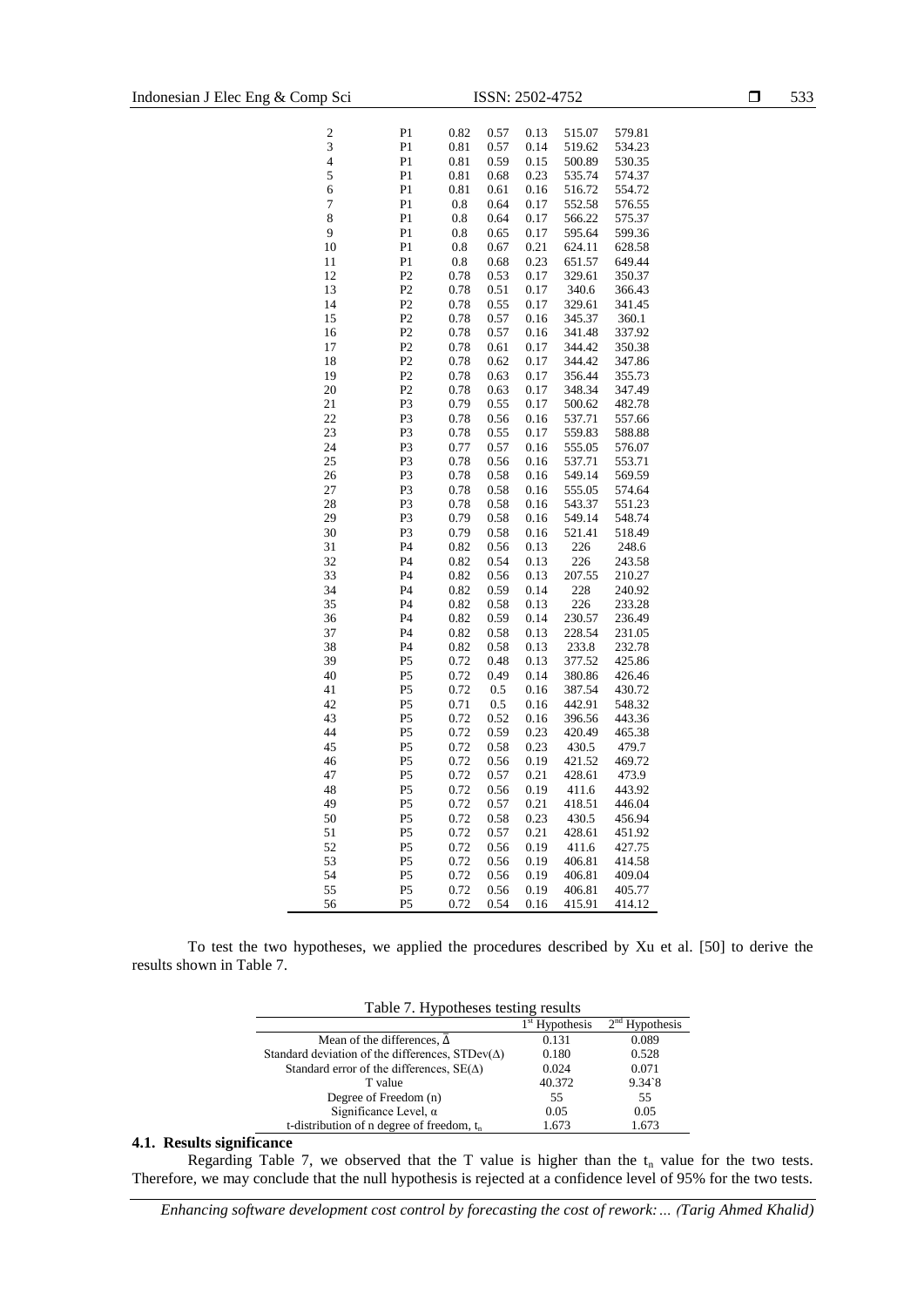Hence, we may conclude that  $|\Delta_{P1}| < |\Delta_{T1}|$  for the first hypothesis and  $|\Delta_{P2}| < |\Delta_{T2}|$  for the second hypothesis. Moreover, when we investigated the accuracy of the traditional EVM model, assuming no software reworks, we found that the mean error in estimating EAC is less than 6%, which is quite tolerable. Upon considering the reworks, we found that the mean errors approaching values between 14% and 18% that can be seen in Table 8. These results strongly support Efe and Demiros [15] that when ignoring the reworks, the overall picture was acceptable. Therefore, we can conclude that the inaccuracy in estimating the software projects' EAC is due to the incapability of the traditional EVM to incorporate the cost of software rework.

| Table 8. Accuracy of the traditional and proposed models |                                                 |         |  |  |  |
|----------------------------------------------------------|-------------------------------------------------|---------|--|--|--|
| Mean Error                                               |                                                 |         |  |  |  |
|                                                          | Considering the CPI Considering the CPI and SPI |         |  |  |  |
| <b>Traditional EVM</b>                                   | 17.47 %                                         | 14.08%  |  |  |  |
| Proposed EVM                                             | 04.48 %                                         | 05.18 % |  |  |  |
| <b>Error Reduction</b>                                   | 12.99%                                          | 8.90%   |  |  |  |

The results of the two experiments show that the proposed EVM model is more precise than the traditional one by around 13% in estimating the EAC when considering the impact of the CPI. On the other hand, when considering the impact of both the CPI and SPI, the proposed model is more precise than the traditional one by around 9%.

## **4.2. Scientific and practical implications**

This research brings the recommendations made by many scholars such as Efe and Demiros [15] and Bhardwaj and Rana [53] into reality. It customizes the traditional EVM, to suit the very needs of software projects. This research's main scientific achievement is identifying the main reason behind the inaccuracy of the traditional EVM, i.e., its incapability to estimate the cost of software rework. Moreover, we establish a new way of thinking by investigating the relationship between human factors, software complexity, and the cost of rework. We believe this study can assist the software project managers in many aspects, such as forecasting the software rework and overall cost more accurately, reducing the subjectivity in progress measurement and software sizing by adopting the FPA, and considering and quantifying human factors.

## **4.3. Threats to validity**

The threats to the research validity may include threats to internal validity, construct validity, and external validity. The analysis of these threats follows the guidelines suggested by Kitchenham et al. [54] and Perry et al. [55]. Internal validity. The study suggests that software rework depends mainly on team competency and software functional complexity. Other factors, such as the competency of the testing team, are not studied. For example, if the testers are not competent, the product might be signed off with uncovered defects resulting in a high maintenance cost. Moreover, the TCI is calculated as an average of the individual developers' DCIs while ignoring the team's collective attributes. Therefore, there is a need to investigate the influence of collective attributes on software project performance. Moreover, the collected data did not include agile projects, which may have more focus on the human side by embodying values such as commitment, focus, and respect [56].

Construct validity. The developers' experience may influence the accuracy of the FPA measurements [57]. Also, the subjectivity, skills, and experiences of individuals who filled the developers' assessment forms may affect the accuracy of both the DCI and TCI calculations. External validity. Although we successfully evaluate the proposed EVM model, we suggest that this model is neither comprehensive nor generic due to the following threats:

- a) Due to the weak response of the software firms, the dataset was drawn from only three firms. This situation may increase the possibility of inadvertent sampling bias.
- b) The model evaluation did not include projects with large sizes and large team members. These projects may have more complexity-related factors not investigated by this study.
- c) We did not test projects adopting methodologies other than the waterfall projects.

#### **5. CONCLUSION**

This research aims to enhance the software cost control by customizing the traditional EVM to satisfy the needs of the software projects. Accordingly, we design a modified EVM to reduce the identified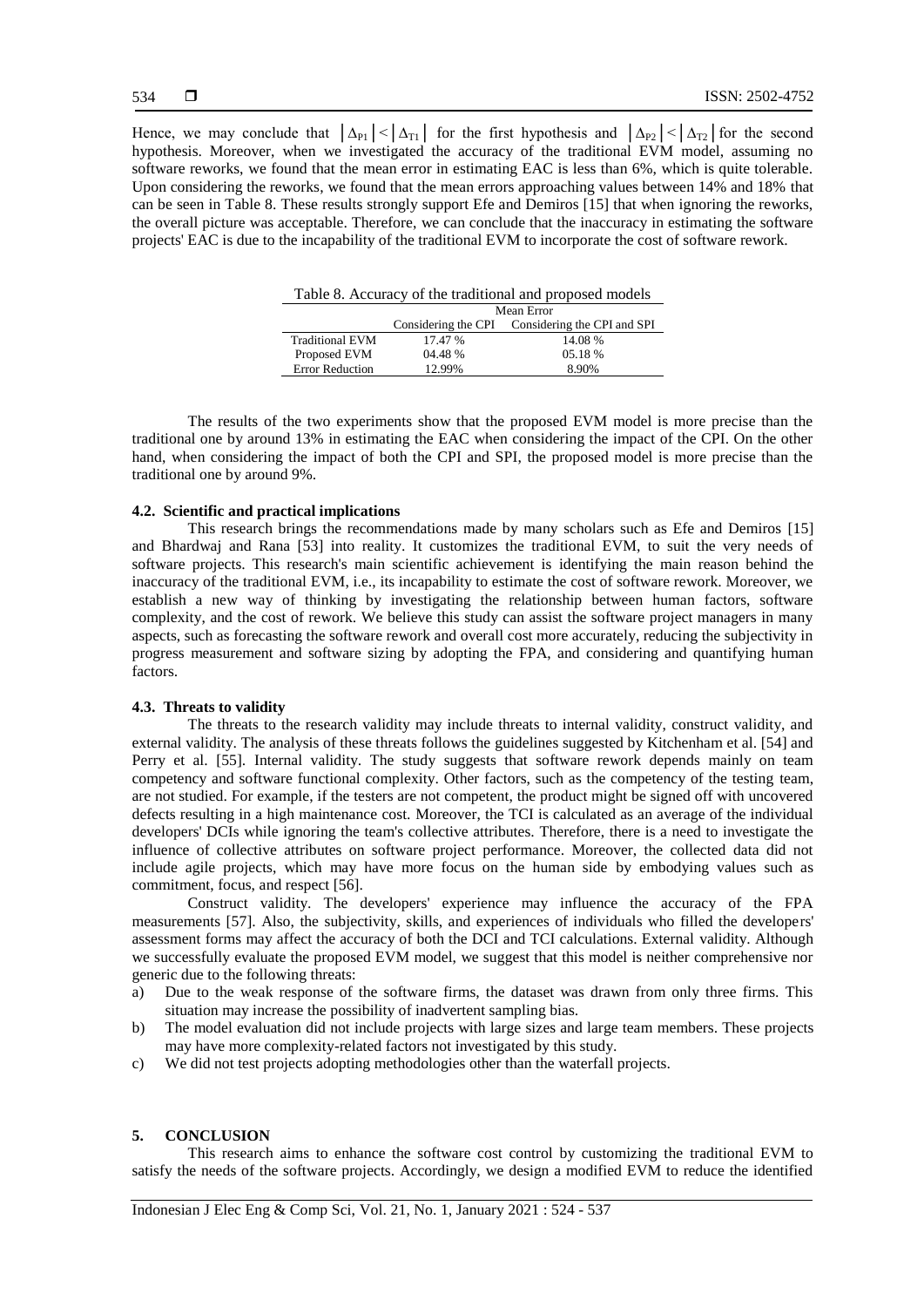limitations. The model has been evaluated using data drawn from five actual projects. The evaluation indicates that the proposed EVM model is more accurate than the traditional model. However, our main finding is that the EVM cost forecast inaccuracy is due to its inability to incorporate the cost of software rework. The research contributions include the introduction of the software rework index (SRI), enabling the EVM model to forecast the cost of rework during the project lifecycle. The direction of the future work may include evaluating the proposed model using data drawn from projects with larger sizes and higher functional complexity. Future studies should also investigate the impact of different software development methodologies such as spiral and Scrum. Moreover, we plan to study the team's collective characteristics, as the overall team competency is not a simple averaging of the individual attributes

## **REFERENCES**

- [1] R. N. Charette, "Why software fails [software failure]," in *IEEE Spectrum*, vol. 42, no. 9, pp. 42-49, Sept. 2005.
- doi: 10.1109/MSPEC.2005.1502528.<br>The Standish Group, "The [2] The Standish Group, "The chaos report," standishgroup.com, 2015. Available: https://www.standishgroup.com/sample\_research\_files/CHAOSReport2015-Final.pdf. [Accessed: November 30, 2017]
- [3] The Standish Group, "Project resolution benchmark report," standishgroup.com, 2018. Available: https://www.standishgroup.com/sample\_research\_files/DemoPRBR.pdf. [Accessed December 7, 2018].
- [4] R. Colomo-Palacios, C. Casado-Lumbreras, P. Soto-Acosta, F.J. GarcíA-PeñAlvo, E. Tovar-Caro, "Competence gaps in software personnel: A multi-organizational study," *Computers in Human Behavior*, vol. 29, no. 2, pp. 456- 461, 2013.
- [5] Blueprint, "The rework tax: reducing software development rework by improving requirements," Blueprint Software Systems Inc., 2015. Available: http://www.blueprintsys.com/content/the-rework-tax-reducing-softwaredevelopment-rework-by-improving-requirements/. [Accessed: July 2, 2016].
- [6] I. Sommerville, "Software testing" in software engineering, 9th ed. Boston: Edison Wesley, 2010.
- [7] T.A. Khalid, ET. Yeoh, "Controlling software cost using fuzzy quality based EVM," In *conference on computing, control, networking, electronics, and embedded systems engineering,-ICCCCEE. IEEE*, pp 275-280, 2015.
- [8] T.A. Khalid, ET. Yeoh, "Towards incorporating human factors in the software project cost control models– Preliminary study," *The Journal of Modern Project Management*, vol. 6, no. 2, 2018.
- [9] P. Waychal, L.F. Capretz, "Need for a soft dimension," *3rd International conference on software engineering*, Geneva, Switzerland. doi: 10.5121/csit.2017.70414, 2017.
- [10] P. Efe, O. Demirors, "A change management model and its application in software development projects," *Computer Standards & Interfaces*, 2019.
- [11] Project Management Institute, "Software Extension to the PMBOK Guide, 5th Edition," *Project Management Institute, IEEE Computer Society*. Newtown Square, PA, 2013.
- [12] S. Sheard, C.B Weinstock, M.D. Konrad, D. Firesmith, "FAA research project on system complexity effects on aircraft safety: identifying the impact of complexity on safety," Carnegie-Mellon University, Software Engineering Institute. Pittsburgh, PA, 2016.
- [13] F. Feiler, "An incremental life-cycle assurance strategy for critical system certification," Carnegie-Mellon University, Software Engineering Institute. Pittsburgh, PA, 2014
- [14] Micro Focus, "Successful projects start with high quality requirements," *Micro Focus International*, Rockville, Maryland, 2016. Available: https://www.microfocus.com/media/white-paper/WP-Successful-projects-startwith.pdf. [Accessed: December 10, 2016].
- [15] P. Efe, P. Demirors, "Applying EVM in a software company: benefits and difficulties," In *39th Euromicro Conference on Software Engineering and Advanced Applications. IEEE*, pp. 333-340, 2013.
- [16] G. A. Cass, M. Stanley, Sutton Jr., L. J. Osterweil, "Formalizing rework in software processes," In *Software Process Technology. Springer*, Berlin, pp. 16-31, 2013.
- [17] Nguyen-Duc, "The impact of software complexity on cost and quality-a comparative analysis between Open source and proprietary software," *International Journal on Software Engineering and Application*, vol. 8, no. 2, pp. 17-31, 2017.
- [18] Project Management Institute, "A guide to the project management body of knowledge," sixth edition. PMI. Newton Square, PA, 2017
- [19] Naval Air Forces Organization, NAVAIR, "Using software metrics and measurements for earned value toolkit," 2004. Available: https://acc.dau.mil/adl/en-US/19591/file/1043/NAVAIR%20Software%20EVM%20Toolkit%202%20Dec%2004.pdf. [Accessed: September 27, 2013].
- [20] P. Bourque, R.E. Fairley (eds.), "Guide to the software engineering body of knowledge," Version 3.0. IEEE Computer Society, www.swebok.org, 2014.
- [21] ISO, "ISO 21508:2018 Earned value management in project and program management," Edition 1. Switzerland, 2018.
- [22] J. Jurison, "Software project management: the manager's view," *Communications of the association for information Systems*, vol. 2, no. 1, pp. 17, 1999.
- [23] D. Zowghi, M. Haghighi, B. Zohouri, "Cost and schedule control approach in fuzzy environment," *International Journal of Research and Reviews in Information Sciences (IJRRIS)*, vol. 1, no. 2, pp. 67-73, 2011.

*Enhancing software development cost control by forecasting the cost of rework:… (Tarig Ahmed Khalid)*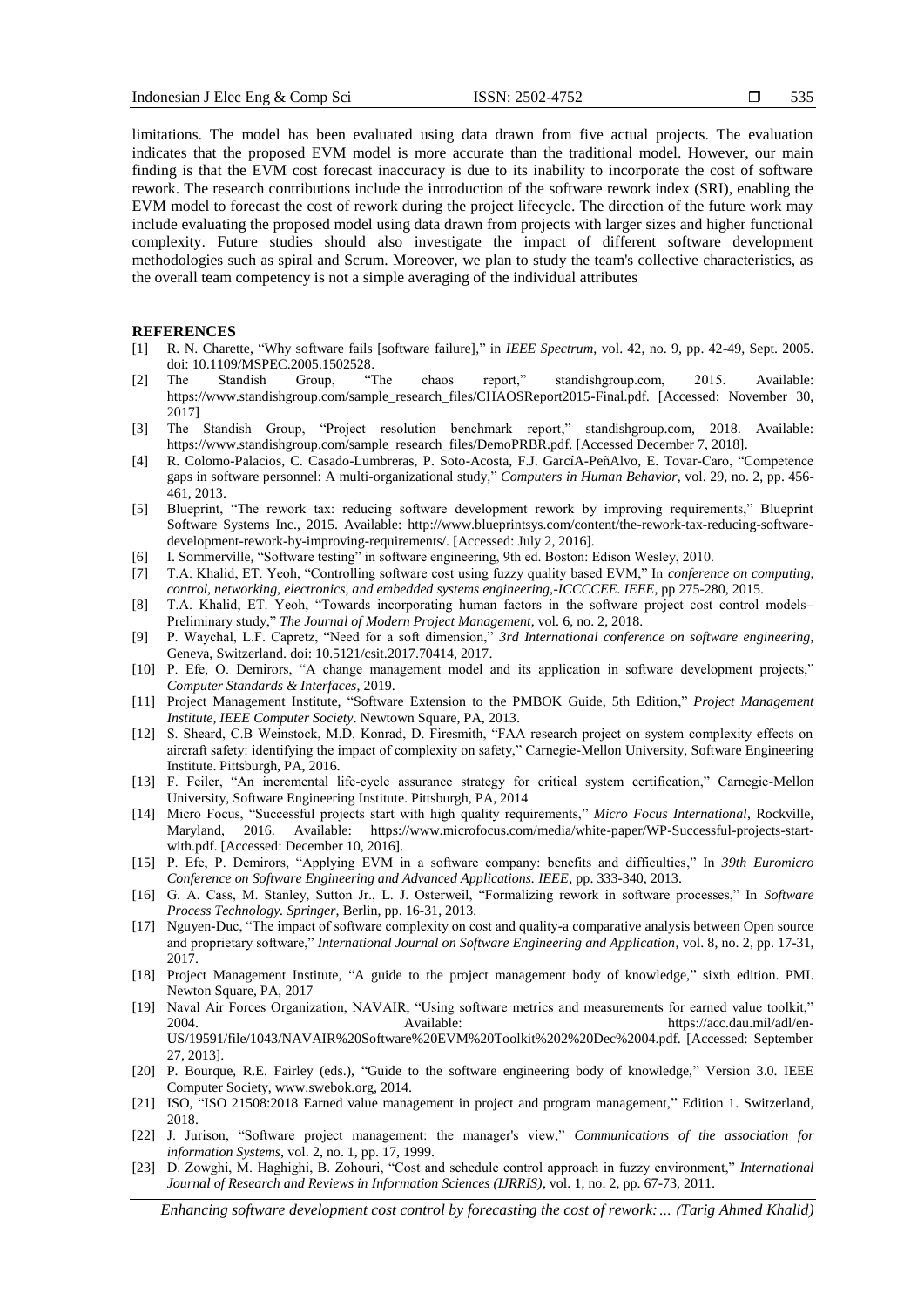- [24] L. M. Naeni S. Shadrokh, A. Salehipour, "A fuzzy approach for the earned value management," *International Journal of Project Management*, vol. 32, pp. 709-716, 2014.
- [25] P. Solomon P, "Basing based earned value on technical performance," *The Journal of Defense Software Engineering*, vol. 1, no. 2, pp. 25-28, 2013.
- [26] M. Yilmaz, R. V. O'Connor, R. Colomo-Palacios, P. Clarke P, "An examination of personality traits and how they impact on software development teams," *Information and Software Technology*, vol. 86, pp. 101-22, 2017.
- [27] K. Langsari and R. Sarno, "Optimizing effort and time parameters of COCOMO II estimation using fuzzy multiobjective PSO," *2017 4th International Conference on Electrical Engineering, Computer Science and Informatics (EECSI)*, Yogyakarta, pp. 1-6, 2017. doi: 10.1109/EECSI.2017.8239157.
- [28] M. Esteki, T. Javdani Gandomani, & H. Khosravi Farsani, "A risk management framework for distributed scrum using PRINCE2 methodology," *Bulletin of Electrical Engineering And Informatics*, vol. 9 no. 3, pp. 1299-1310, 2020. doi:10.11591/eei.v9i3.1905.
- [29] D. De Souza, A. R. C. Rocha, "A proposal for the improvement the predictability of project cost using EVM and historical data of cost," In *35th international conference of software engineering-ICSE, ACM SRC*, *San Francisco*, *International Journal of Software Engineering and Knowledge Engineering*, vol. 25, no. 1, pp. 27-50, 2015. Available: https://doi.org/10.1142/S0218194015400021. [Accessed: October 30, 2015].
- [30] F. Acebes, J. Pajares, J. M. Galán, A. López-Paredes, "A new approach for project control under uncertainty. Going back to the basics," *International Journal of Project Management*, vol. 32, no. 3, pp. 423-434, 2014.
- [31] D. De Souza, A. R. C. Rocha, D. Cristina, B. A. Constantino, "A proposal for the improvement of project's cost predictability using earned value management and quality data-an empirical study," In *European conference on software process improvement. Springer*, Berlin, pp. 170-181, 2014.
- [32] X. Ma, B. Yang, "Optimization study of Earned Value Method in construction project management," In *2012 International conference on information management, innovation management and industrial engineering (ICIII)*. *IEEE*, vol. 2, pp 201-204, 2012.
- [33] J. Xu, H. Zhang, Li F, "Project integrated management based on quality earned value," In *2nd international conference on information science and engineering (ICISE). IEEE*, pp 432-435, 2010.
- [34] H. K. Raju, Y. T Krishnegowda, "Software sizing and productivity with Function Points," *Lecture Notes on Software Engineering*, vol. 1, no. 2, pp. 204, 2013.
- [35] G. P. Jiang, L. Xie, "Associated Control Research for Software Project Schedule and Budget Based on Function Point Method," *DEStech Transactions on Computer Science and Engineering, (CSSE)*, 2018.
- [36] H. Huang, J. Zheng, "Quality earned value analysis based on IFPUG method in software project," In *Proceedings of 2018 International Conference on Big Data Technologies*, pp. 101-108. ACM, 2018.
- [37] T. Sulaiman, B. Barton, T. Blackburn, "Agile EVM-earned value management in Scrum Projects," *Agile Conference*, IEEE, pp. 10-16, 2006.
- [38] J. Rusk, "Earned value for agile development," *Software Tech News*, vol. 12. no. 1, pp. 20-27, 2009.
- [39] P. K. Roy, P. Goutam, "Agile with EVM," *Int. Journal of Core Engineering & Management*, vol. 1, no. 8, 2014.
- [40] C. J. Torrecilla-Salinas, J. Sedeño, M. J. Escalona, M. Mejías, "Estimating, planning and managing Agile Web development projects under a value-based perspective," *Information and Software Technology*, vol. 61, pp. 124- 144, 2015.
- [41] K. Pracharasniyom, S. Utsugi, Y. Koizumi, S. Hirose, H. Aso, T. Konosu, "Human resource management in smallscale projects," *Journal of Business Administration and Languages*, 2015. Available: http://journal.tni.ac.th/upload/files/pdf/Human%20Resource%20Management%20in%20Smallscale%20Project.pdf . [Accessed: October 2, 2017].
- [42] R. V. Vargas, "Using earned value management indexes as a team development factor and a compensation tool," In *Project management institute global congress EMEA*. Prague, 2004.
- [43] G. Broza, "The Human Side of Agile: How to help your team deliver," 3P Vantage Media, ISBN-13: 978- 0988001626, 2012.
- [44] T. DeMarco, T. R. Lister, "Peopleware: productive projects and teams," Addison-Wesley. Upper Saddle River, NJ, 2015.
- [45] R. AlQaisi, E. Gray, B. Steves, "Software systems engineering: A journey to contemporary agile and beyond, do people matter?," *BCS*, pp. 159-173, 2017. Available: http://ssudl.solent.ac.uk/id/eprint/3580 [Accessed: January 15, 2018].
- [46] S. Wagner, M. Ruhe, "A systematic review of productivity factors in software development," In *Proceedings of the 2nd international workshop on software productivity analysis and cost estimation. State Key Laboratory of Computer Science, Institute of Software, Chinese Academy of Sciences,* arXiv:1801.06475v1, 2018.
- [47] F. Zainal Abidin, M. Darmawan, M. Osman, S. Anwar, S. Kasim, A. Yunianta, T. Sutikno, "Adaboost-multilayer perceptron to predict the student's performance in software engineering," *Bulletin of Electrical Engineering and Informatics*, vol. 8, no. 4, pp. 1556-1562, 2019.
- [48] S. N. Sivanandam, S. Sumathi, S. N. Deepa, "Introduction to fuzzy logic using MATLAB," *Springer*. Berlin, 2007.
- [49] International Function Points Users Groups (IFPUG), "Function Point Counting Practices Manual," Release 4.3.1. Netherland, 2010.
- [50] M. Xu, D. Fralick, J. Z. Zheng, B. Wang, X. M. Tu, C. Feng, "The differences and similarities between two-sample t-test and paired t-test," *Shanghai Archives of Psychiatry*, vol. 29, no. 3, pp. 184-188, 2017.
- [51] H. Omran, "Fuzzinator: A fuzzy logic controller," 2011. Available: https://www.codeproject.com/KB/recipes/Fuzzinator/FuzzyLogicController.zip. Accessed: 1 June 2016